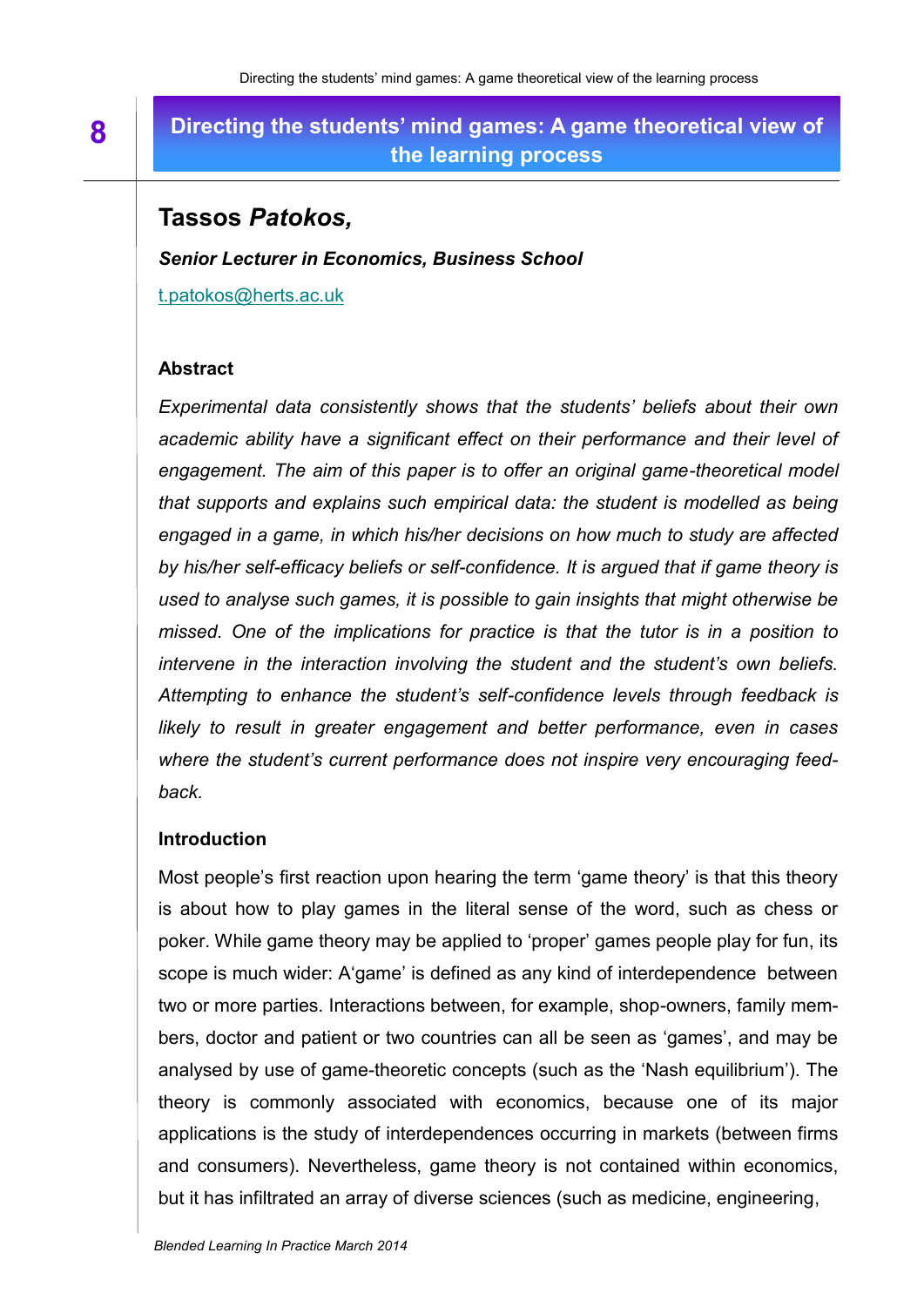biology or psychology) that use its methodology for a wide range of purposes. Because of its numerous crossovers with other disciplines, Nobel laureate Roger Myerson has boldly assessed its impact as '*comparable to that of the discovery of the DNA double helix in the biological sciences*' (Myerson, 1999).

Interdependences are abundant in an academic environment, as students interact with other students, tutors and administrative staff on a daily basis. All these interactions may be seen as games, and therefore, they can be modelled and studied with game theory. Examples of such games could be situations when two or more students are engaged in group work, when a tutor designs an assignment in a bid to increase students' engagement, or when a student gets in contact with the tutor to request an extension for his/her assignment – all of them typical scenarios in academic life.

More often than not, researchers in the pedagogic / education literature study games between students or between students and tutors, but do not establish explicit links with game theory. For example, in an attempt to eliminate instances of superficial learning, Azer (2009) explores the interactions between students and tutor in problem-based learning; in a similar but more general venture, van de Pol *et al*. (2010) make reference to 'scaffolding' in the teacher-student relationship. There are also numerous researchers who have written on the pedagogic merits of using games and simulations in the classroom (Annetta et al., 2006; Colby & Colby, 2008, or Lee, 2010), but without extending their analysis to game theory's broader definition of a 'game'. Nonetheless, the literature contains several examples of how game theory may be applied to model interactions in an academic environment: among the most recent contributions, Sadowski *et al*. (2012) coin the term 'game-theoretic pedagogy' and explore how applications of game theory may be beneficial in helping students appreciate their moral obligations to their peers, while, for another example, Zartman (2010) focuses on how game theory can be helpful in enhancing the students' negotiation skills.

This paper proposes a novel way in which game theory may be applied in education. The main idea, explored in the next section, is that, except for the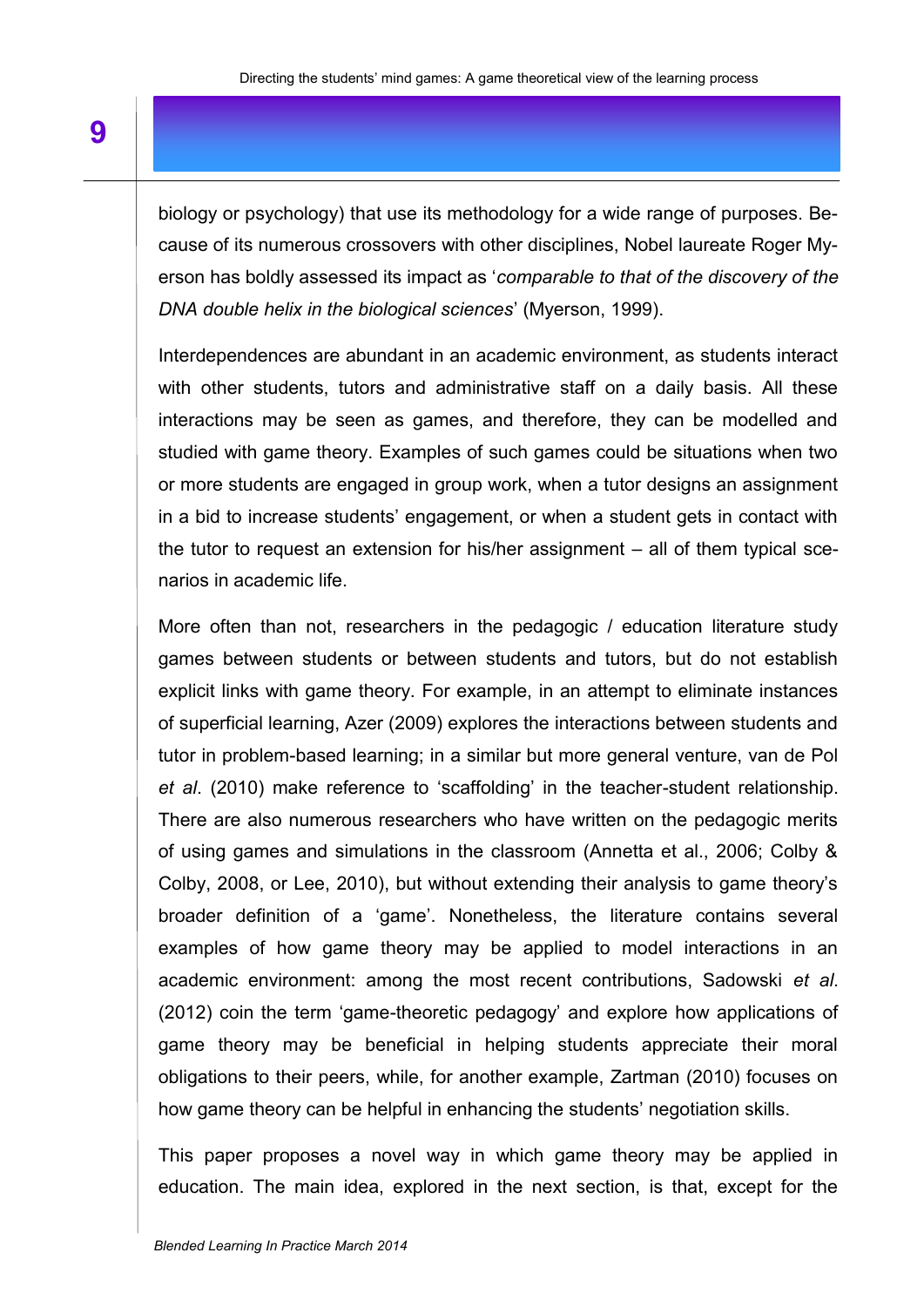insights that game theory can offer when used to analyse interactions between students and tutors, it may also be applied to single individuals (i.e. that do not actively interact with others). Section 3 explains how this idea links with the existing literature, and Section 4 discusses the benefits of this theoretical approach and its implications for practice. Section 5 concludes with a general remark and a critical note.

#### **The learning process as a one-person game**

Formally, what is needed for a game to be defined is a set of players, the available strategies for each player, and the payoffs for each possible combination of strategies that may be chosen by the players. For example, if Mary and Paul play 'scissors-paper-stone', the set of players is {Mary, Paul} and the set of strategies available to Mary and Paul are {play 'scissors', play 'paper', play 'stone'}. Given that each player has three strategies to choose from, there are nine possible combinations (i.e. different outcomes). Each of the nine combinations is associated with a payoff for Mary and a payoff for Paul (depending on who wins); these payoffs are numbers that may be interpreted as the players' satisfaction levels. For instance, if Mary's satisfaction level from winning is assumed to be equal to one and Paul's satisfaction level from losing is zero, then the combination where Mary chooses 'scissors' and Paul chooses 'paper' will give Mary a payoff *π*=1 and Paul a payoff *π*=0. The game is fully defined by the set of players, the set of available strategies, and the payoffs for all possible outcomes. Clearly, for this definition to be meaningful, the set of players needs to have at least two elements. This section proposes an extension of this definition, as it is argued that a game may be defined even when there is only one player.

The main idea will be introduced with another example, which will also serve as a frame of reference for the discussion of this paper: assume that John has to revise for an exam and has a choice between two options (strategies): put high effort (*H*) or put low effort (*L*). Choosing *H* is associated with a good performance, while choosing *L* leads to poor performance. At the same time, John holds a belief about the probability of performing well: this pertains to John's own self-perception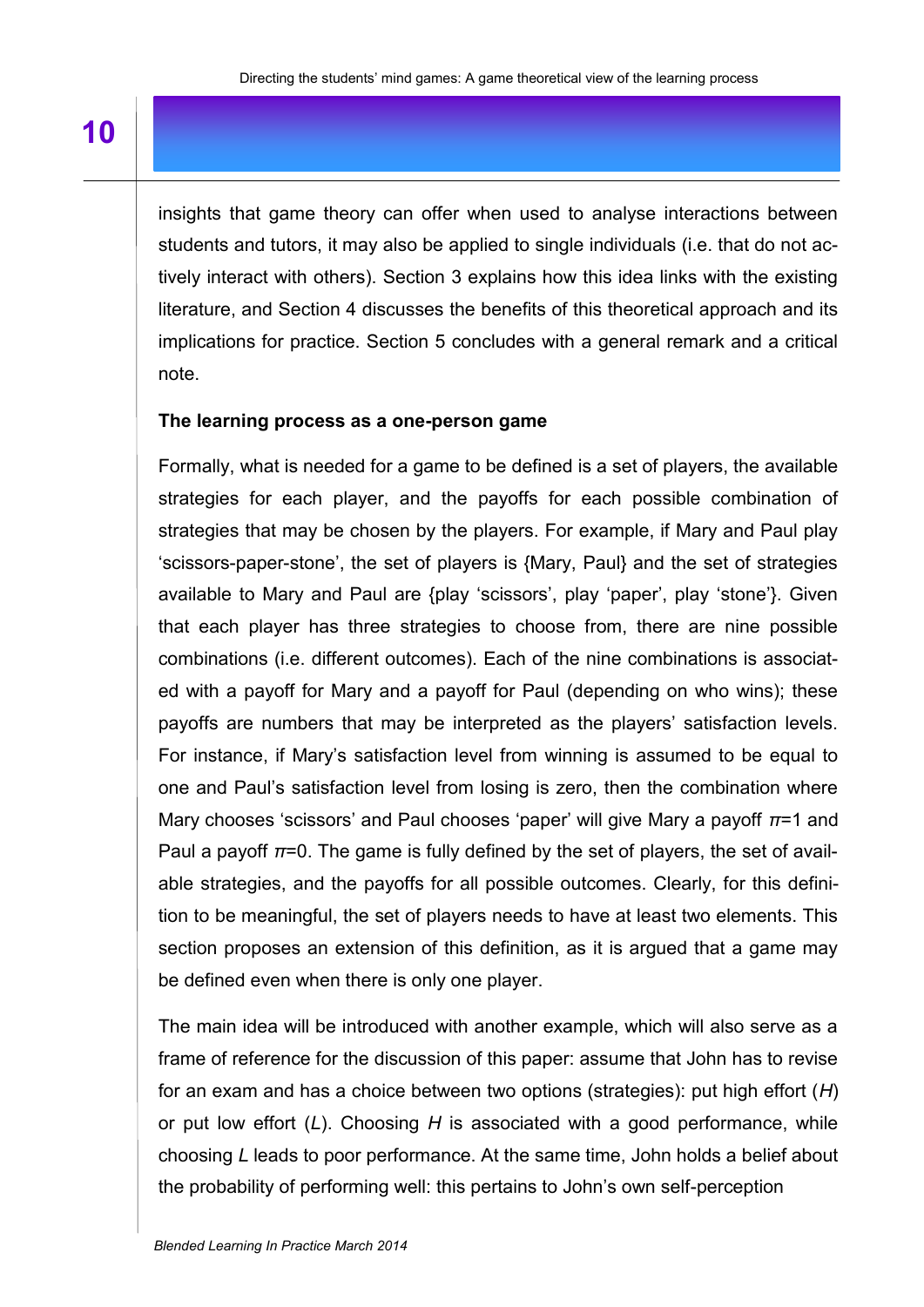and relates to his self-knowledge, self-esteem or self-concept. If John is quite confident in himself, then his belief that he will perform well will be quite high. On the contrary, if John does not think too highly of his own academic ability, he will attach a low probability to his performing well.

One possible payoff function that could be used for modelling this particular situation would be *π*(*Η*)=2–*q*, *π*(*L*)=3–3*q*, where *π*(*Η*), *π*(*L*) are John's payoffs from choosing *Η* and *L* respectively, and *q* is the probability with which John believes he will choose *H* (i.e. *q* is John's intrapersonal belief about his own action). It is easy to check that if *q*<0.5 (which would mean that John is not very confident in himself) then *π*(*Η*)<*π*(*L*), which means that John will choose to put low effort (as his payoff will then be greater). Conversely, if *q*>0.5 (indicating a quite selfconfident student), then *π*(*Η*)>*π*(*L*), and therefore John chooses *H*.

The particular numbers used for John's payoff function could have been otherwise and were only used as an example. What is important here is the key assumption that John's belief (i.e. the probability with which he thinks he will perform well) will have an impact on whether he chooses *H* or *L*: if John is confident enough, then he is bound to choose to put high effort, because he would not want to disappoint himself and upset his high self-image. On the other hand, if John is not very confident in his own skills, he might choose to put low effort because he would not want to suffer the discomfort of working hard if this is not very likely to translate to good marks.

Conventional economic theory would view John's dilemma whether to put high or low effort as an individual choice problem (as opposed to a game), because John does not interact with anybody else. Nevertheless, from the moment that John's beliefs about himself affect his choice, a game may still be defined even if there is no one interacting with John in this example. John, as a decision maker, is only affected by his own self-concept. This means that it is possible to view John as made up of two 'partitions' or 'sub-selves': the first partition relates to John's actual behaviour and the decision making process, and the second partition comprises John's intrapersonal beliefs, which affect his decisions. Therefore, it is possible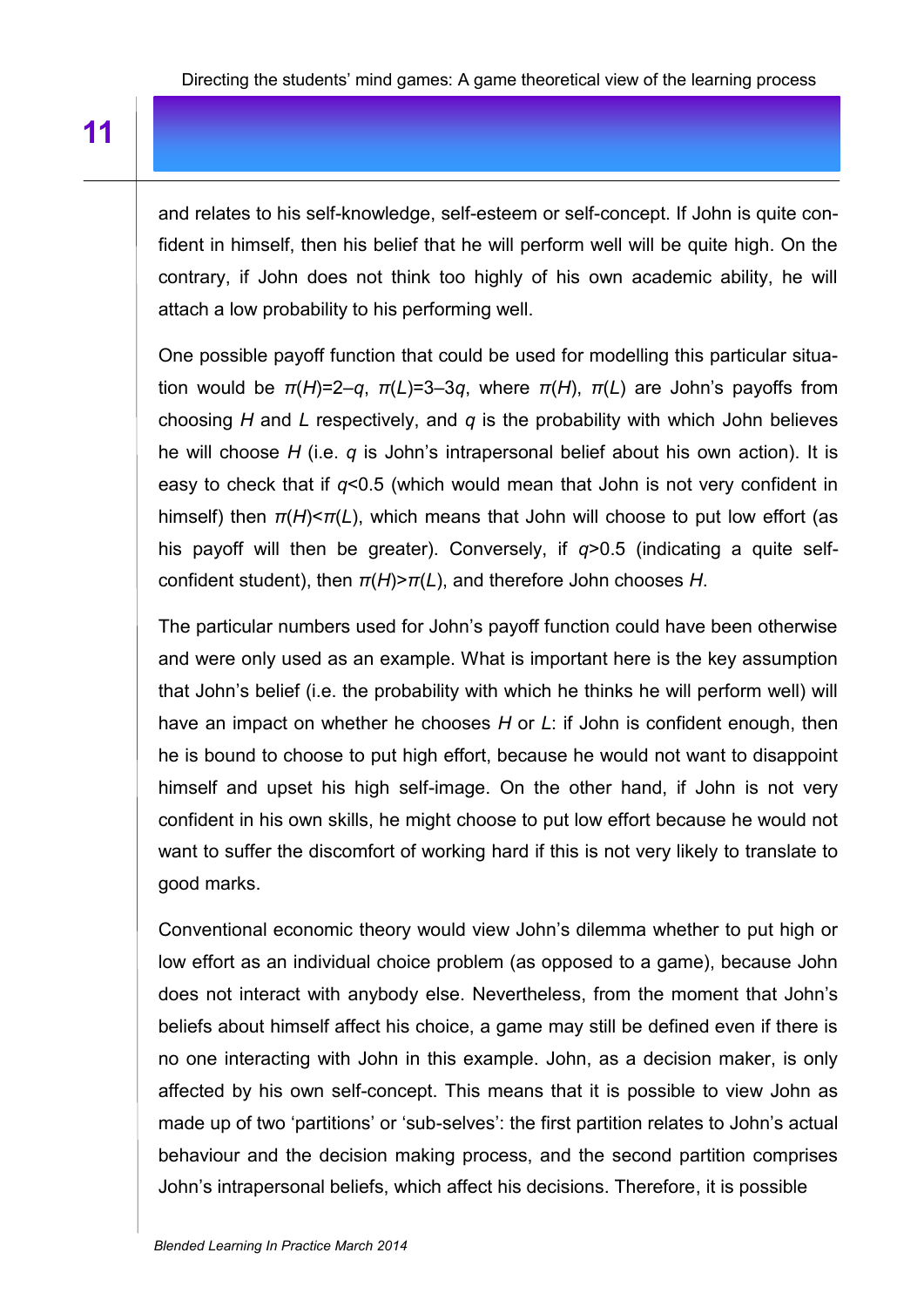to define a game, the players being the individual's two 'sub-selves' (Patokos, 2013).

The concept of the multiplicity of the self traces back to at least the  $4<sup>th</sup>$  century BC, where Plato's *Republic* asserts that the human soul cannot be seen as a homogeneous entity, but rather as having three divisions: 'reason', 'spirit' and 'appetite'. The most renowned view, of course, is that of Sigmund Freud, who developed a structural theory of personality, comprising the 'id', the 'ego' and the 'superego' (Freud, 1960). More contemporary contributions include Rogers (1961), who distinguishes between who an individual really is and who (s)he aims or would like to be, Festinger's theory of cognitive dissonance that studies what happens when the individual's expectations or beliefs are disconfirmed (Festinger, 1957), Bem's self-perception theory (Bem, 1972) or Bandura's theory of selfefficacy (Bandura, 1986), whose relevance to pedagogy will be discussed in the next section.

It is important to note here that the only assumption that needs to be made before John's dilemma can be viewed as a game is a separation between the decision making part of the individual and his/her belief system. This partitioning, however, might as well be conjectured as a manner of speaking – as opposed to holding on a literal level. In other words, the paper does not (necessarily) argue for viewing the individual as a collection of multiple selves; it only asserts that someone's intrapersonal beliefs and actual behaviour are distinct entities, but interacting with each other. This view, while unconventional for mainstream economics and standard game theory, is taken for granted in psychiatry or psychology.

Accepting that intrapersonal beliefs may influence behaviour permits the study of individual choice problems (such as John's) as games. These games, however, are not one-off games, but repeated ones. In the context of John's example, John does not only have to decide between putting high or low effort just once, but in a multitude of instances during his studies. Now, when there are multiple periods, it is apparent that except for beliefs affecting behaviour, behaviour affects beliefs too: if John performed well in previous assessments his self-confidence will be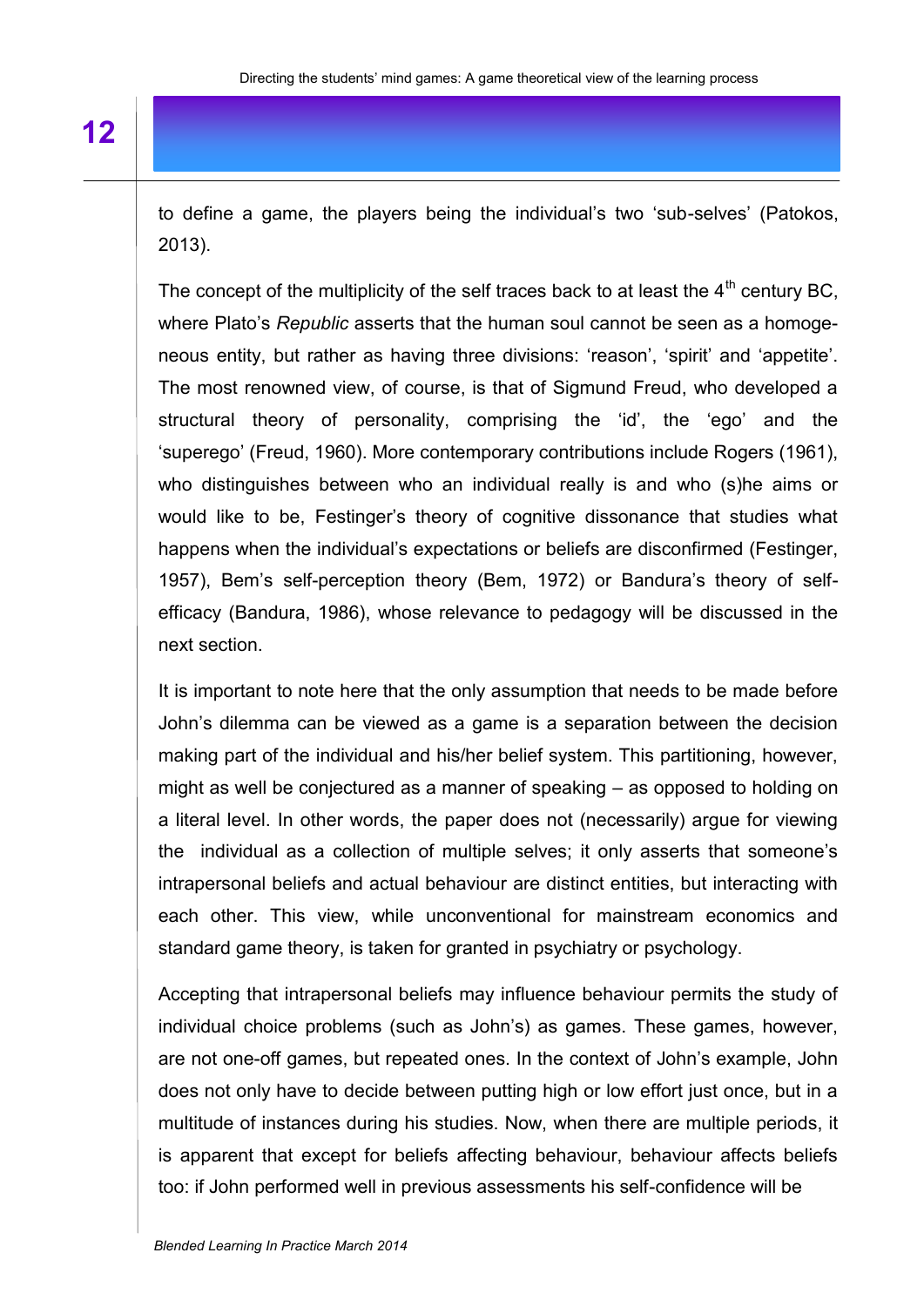higher in subsequent instances of the dilemma whether to put high or low effort. By the same token, poor performance in the past is likely to make him think less of his academic worth. Therefore, behaviour and self-perceptions are interweaved: what John believes now affects his current decision of how much to study; but the outcome of his current behaviour will affect what he will believe about himself the next time he has to make a similar decision. Figure 1 provides a visual of this interplay between beliefs and action.



*Figure 1: The intertemporal game between intrapersonal beliefs and action; current beliefs about oneself affect current behaviour, and current behaviour shapes future beliefs.*

If dilemmas of this sort are indeed analysed as repeated games, game theory may offer interesting insights on what the outcome will be and as to how the student's behaviour and beliefs will evolve as time passes. Before some of these insights are presented in Section 4, Section 3 will establish the necessary links of this framework with pedagogic theory, in order to put the discussion in the appropriate context.

#### **elf-efficacy in the education literature and the role of feedback**

In psychology the term 'self-efficacy' is used to refer to the beliefs or the expectations that an individual nurtures about whether (s)he will behave in a certain way. According to Bandura's theory of self-efficacy that was briefly mentioned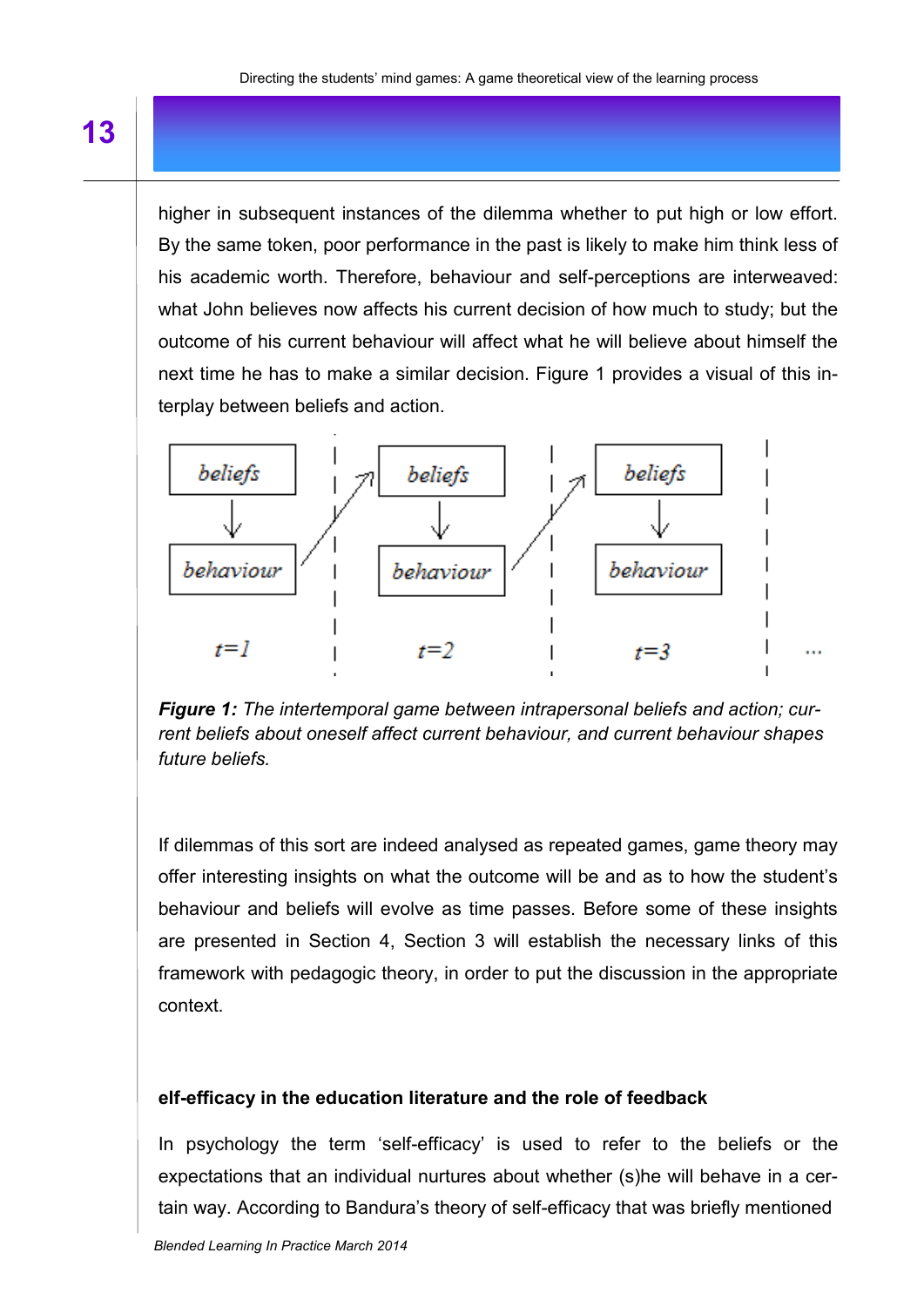in the previous section, intrapersonal beliefs may have a significant impact on the individual's actions; in Bandura's own words:

'*People act on their efficacy beliefs in ways that bring about those performances. Those who strongly believe that they can produce desired effects by their actions approach difficult tasks as challenges to be mastered rather than as threats to be avoided*. […] *In contrast, people who doubt their capabilities shy away from difficult tasks, which they view as personal threats. They have low aspirations and weak commitment to the goals they choose to pursue*'.

### (Bandura, 1996: p.328)

The concept of self-efficacy and its relevance to student engagement and academic performance is not new to the pedagogic literature. The field of educational psychology has acknowledged its significance, and a multitude of researchers have been testing the validity of the theory with empirical data and experiments: self-efficacy beliefs are consistently shown to be important predictors of academic performance (for example, Gore, 2006; Caprara *et al*., 2008, or Bresó *et al*., 2010), while Fazey and Fazey (2001) show that self-confident students remain motivated even after facing short-term failure. Kaplan et al. (2002) provide experimental data showing that students with lower confidence in their academic abilities tend to prepare less for exams, as they anticipate their own unsuccessful performance. Similarly, Llorens *et al*. (2007) mention a 'positive gain spiral', as they describe how self-efficacy reinforces engagement, and in turn engagement reinforces self-efficacy – which is a full analogy of the repeated game described at the end of the previous section.

Given researchers' consensus on the importance of self-efficacy beliefs on performance and engagement, the implication is straightforward: higher education professionals may enhance academic performance by trying to increase the students' self-confidence (as this would, in turn, promote self-efficacy). This is indeed the first among ten proposals for action that Zepke and Leach (2010) recommend in order to improve student engagement (without, however being specific about how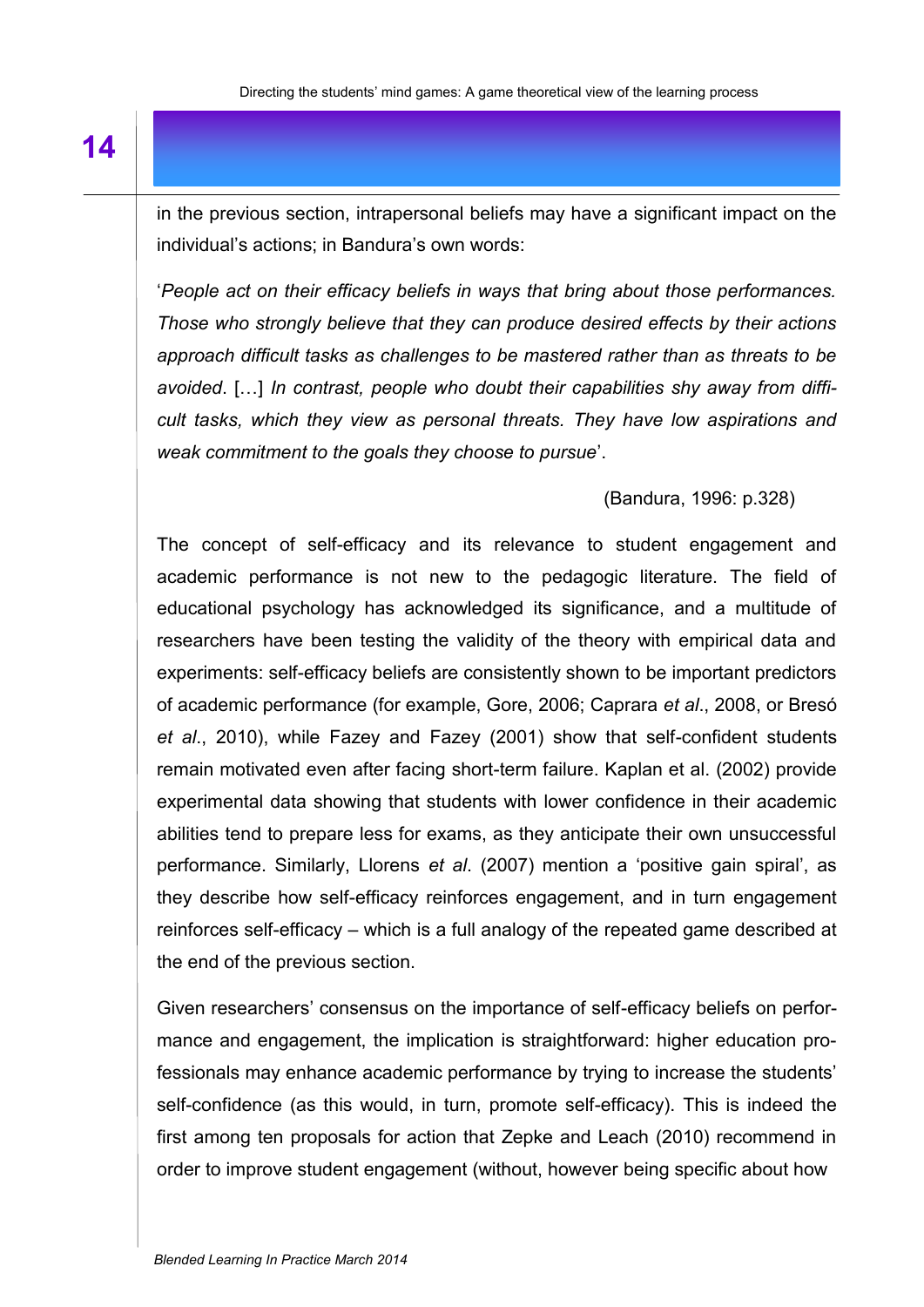this could be done). The obvious way with which a tutor may affect the way a student sees himself or herself would be through assessment and feedback. This does not imply that feedback should necessarily be positive: changing the students' self-efficacy beliefs is not about trying to please them, but making them more self-confident. This means that the feedback should convey a clear message that will enhance the student's self-perceptions on his or her academic worth, and regardless of whether the feedback on the work being assessed per se is positive or not.

There is a significant body of research about how feedback impacts on selfefficacy beliefs: Schunk and Swartz (1993) describe experiments showing that learners whose progress is assessed regularly maintain a more positive selfimage relative to those who do not receive feedback. Likewise, McColskey and Leary (1985) and Chan and Lam (2007) find that self-referenced feedback (i.e. mapping performance to the student's own skills) is more beneficial than normreferenced feedback (i.e. comparing performance to that of other students), as the former results in smaller decrease in self-confidence following failure in an assessment. In a review article, Dochy *et al*. (2006) examine and compare a variety of assessment methods as to their impact on self-efficacy and other aspects relating to students' development.

One way with which feedback may be effective in enhancing the students' selfconcept is by communicating high expectations. Recognised as a principle of good practice (Chickering and Gamson, 1987) and as a condition under which assessment supports learning (Gibbs and Simpson, 2004; Nicol and Macfarlane-Dick, 2007), the communication of high expectations may have at least two positive implications: firstly, students might try to live up to these expectations in order to not disappoint the tutor. But on another level, the set expectations are likely to operate on the students' self-efficacy beliefs; therefore, the students engage more not only because they do not wish to disappoint the tutor, but also because they do not wish to disappoint themselves (by disconfirming their self-efficacy beliefs). When Chickering and Gamson mention '[e]*xpect more and you will get more*', they make no explicit references to students'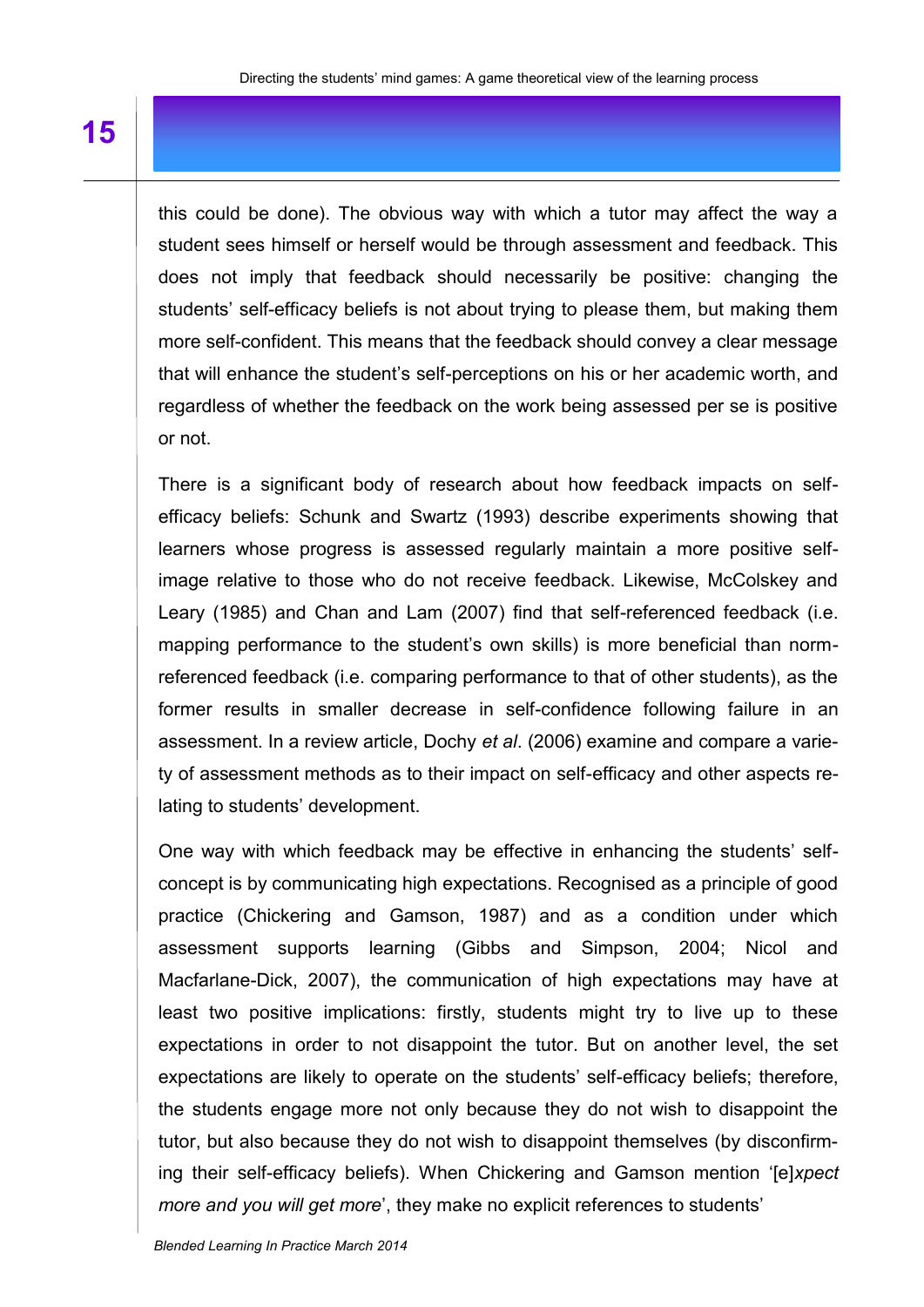self-confidence, but this principle clearly complements the research that relates assessment and feedback to self-efficacy beliefs.

For a simple example, assume that Mary assesses her own ability regarding a particular course at 55% (which could be interpreted as the mark she expects to receive at the end of the semester). Now, if the tutor conveys the message that (s)he expects Mary to attain at least 70%, this is bound to alter Mary's expectations of her own performance (as, from Mary's point of view, the tutor is in a better position to appreciate how well she can perform). Depending on her trust in the tutor, she will update her self-belief of 55% to a higher percentage (not necessarily 70%). And given that this intrapersonal belief impacts on her behaviour (i.e. her decision on how much effort to put), Mary's performance is now likely to be closer to 70% indeed, for the very reason that the tutor said (s)he expected so.

Communicating high expectations is a recurrent theme in the pedagogic literature: Scott and Tobe (1995) argue in favour of university-wide policies to instigate students' external encouragement, while the view that the tutor's encouraging feedback is one of the factors that determines students' success appears to be unanimously shared across researchers (for example, Schunk, 2001, or Kuh *et al*., 2010). Smith-Maddock and Wheelock (1995) describe the merits of communicating high expectations in a very effective manner by arguing that it helps closing the gap between aspirations (what the students would like to achieve) and expectations (what the students believe they can achieve). This brings in mind the 'dual-self' of the individual and the separation between behaviour and beliefs that was mentioned in the previous section. The benefits of considering this conceptual 'dual-self' model are explored in the next section.

#### **Benefits from using game theory and the link to practice**

The game-theoretical framework offered in Section 2 is entirely consistent with the pedagogic literature that claims self-efficacy beliefs may reinforce performance. When the student chooses how much effort to put (for example, for an exam or an assignment), (s)he is affected by his/her beliefs about himself/herself, which in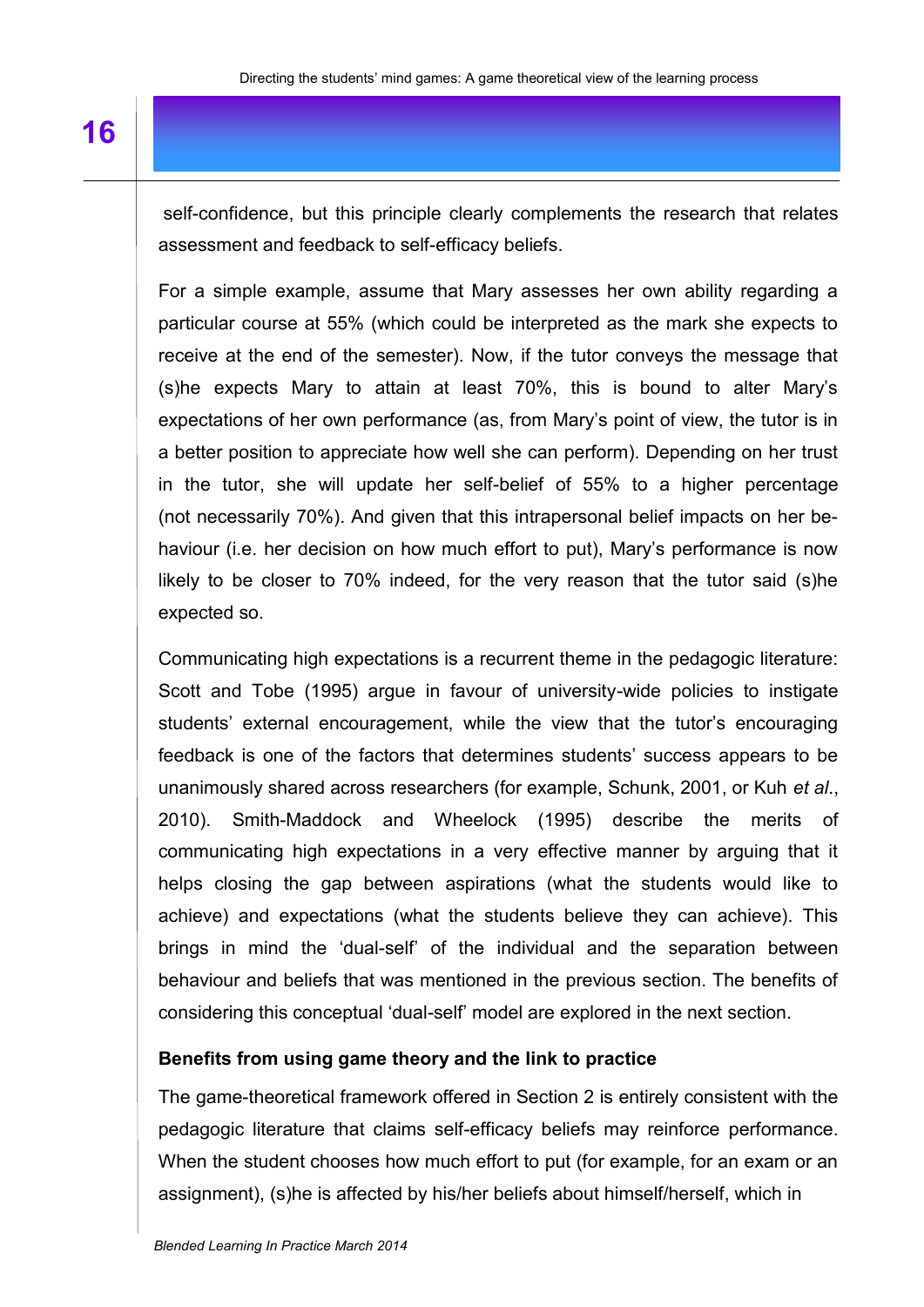turn depend on past behaviour. In this sense, the game modelled in Section 2, (the players being the student as a decision-maker and this student's belief system), is a rephrasing of pedagogic research on self-efficacy in game-theoretical language. Nevertheless, use of game theory in this context may offer more than just a supportive theoretical model that fits the experimental evidence on students' self-perception and academic performance.

In fact, if the game is modelled as a repeated game whereby beliefs affect current behaviour and current behaviour affects future beliefs, it is possible to obtain a wealth of interesting theoretical findings: one such result is that overconfident students (i.e. students who overestimate their academic ability) are likely to start performing better and eventually end up confirming their own beliefs even when their performance is initially very weak. This is not common sense, because in a case like this, one might expect that the poor performance in the early stages would affect self-efficacy beliefs negatively, which would then lead to even poorer performance in later periods. Nevertheless, if self-confidence is sufficiently high (and depending on the specific payoffs used to model the game), high engagement and good performance are likely to be achieved even by students who make a very weak beginning to Level 4. The link to practice is then obvious: the tutor needs to be aware that weak performance may improve by an attempt to make the student confident, even when there is not much evidence to justify this confidence. Personalised and encouraging feedback (by communicating high expectations as mentioned in the previous section) can potentially make a big impact by turning under-performers into 'late bloomers'.

Conversely, the game-theoretical framework can show that a competent student with very low self-confidence is likely to experience a performance dip, not due to lack of academic skill. Like the previous case, this is a theoretical possibility that might be missed, because it is counter-intuitive: one would anticipate that good performance in the early periods would translate to a reinforcement of self-efficacy beliefs, which in turn would ensure that performance would remain to a high standard. If, however, the student does not see himself/herself as very skilled (for any reason), then it is probable that these beliefs persist, even after the student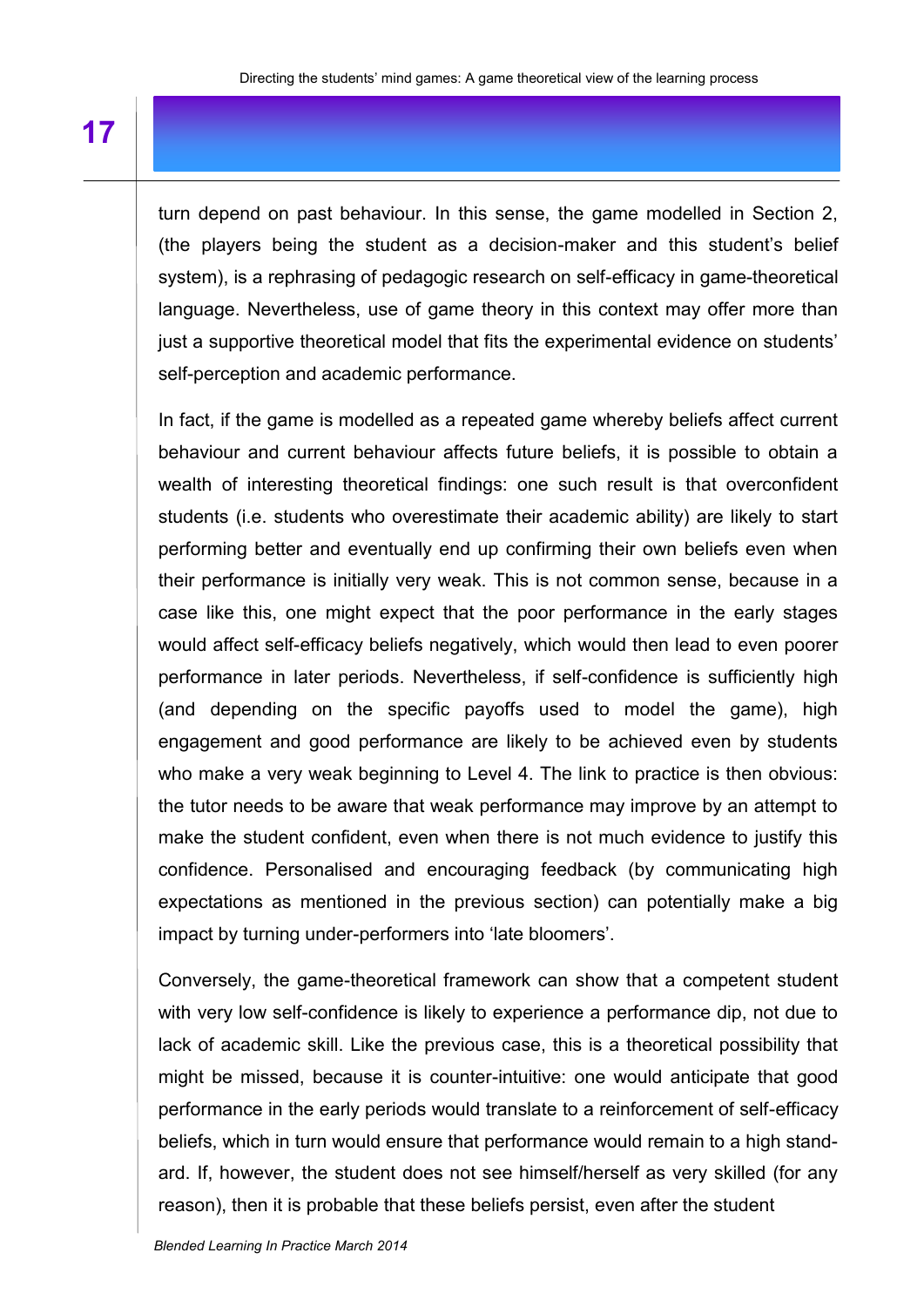achieves good marks in his/her first assessments. The tutor's presence is once more crucial, as (s)he would need to operate on the student's beliefs by providing the appropriate feedback. In this particular case, the tutor would need to align the student's self-perceptions with reality (as opposed to the previous case where the tutor would want to create some dissonance between what the student achieves and what (s)he believes (s)he is capable of achieving).

The bigger picture appears to be that the tutor should be in a position to 'direct' the students' mind games. This claim might sound dramatic, but if one thinks of the learning process in game-theoretical terms, this is exactly what this is about. Every time the student is about to make a decision that relates to his/her studies, the amount of effort (s)he will put depends to some extent on his/her efficacy beliefs. Some students might perhaps feel comfortable in the role of the underachiever, as this does not raise the bar too high for them. The game then, is in the tutor's hands, because, quite simply, the tutor may change the game by trying to instill self-confidence in students, even if this will have to mean that some students will initially be 'deluded' regarding their current academic ability. The game theoretical framework and the empirical data suggest that this cognitive dissonance might eventually become self-fulfilling, as the higher aspirations are bound to bring about good performance.

### **Conclusion**

One of the aims of this paper has been to give a flavour of how game theory may inform the pedagogic literature. The discussion of the previous section indicates that use of game-theoretical language to model interactions (be it the 'conventional' type, or the intrapersonal games described here) is likely to lead to interesting conclusions that have concrete implications for practice. If game theorists pride themselves that game theory is the theoretical umbrella that unifies the social sciences (Aumann and Hart, 1992), it is somewhat surprising that game theoretical concepts do not appear more frequently in the pedagogic literature. It is already taken for granted that being an expert in one's discipline does not necessarily make one a good educator, as the professional standards involve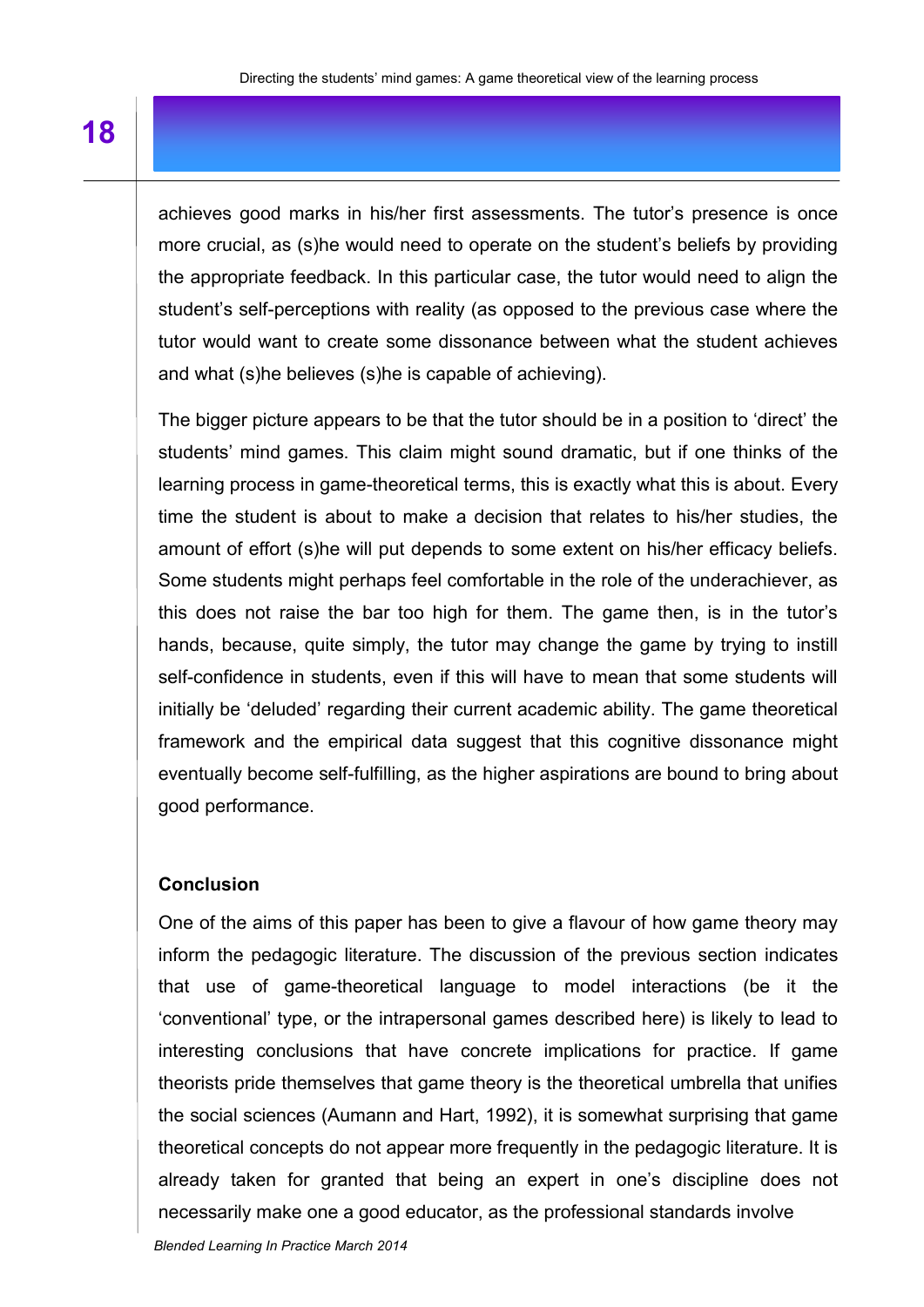several additional dimensions other than expertise (HEA, 2011). If the learning process is viewed through the prism of game theory, the tutor's role is now enriched with a strategic character, as the tutor becomes aware of how (s)he may intervene constructively in the games between students and their own beliefs, in an attempt to enhance the students' personal development.

Finally, a critical note: the claim that overconfidence is bound to lead to greater engagement should not be treated as an axiom, but as a regularity that is confirmed by experimental data, but might not apply to all students. Similarly, the assertion that feedback targeted at enhancing the students' self-confidence will improve performance might not apply to some students (for example, there is the risk that a student becomes too confident and 'rests on his/her laurels' instead of engaging more). Indeed, for some students, there might be an optimal level of self-confidence, which, if exceeded, might have adverse effects on performance as suggested by 'Inverted U' Theory of Arousal developed by Yerkes and Dodson (1908). From the point of view presented in this paper, such limitations indicate that the intrapersonal game described in Section 2 is not always the same across students. The implication for practice is that the educator would need to have some knowledge about the student's personality before (s)he can use feedback that will try to operate on the student's self-efficacy beliefs.

## **Acknowledgements**

I would like to thank Sarah Flynn and Ute Gerhard for their insightful and genuinely constructive comments, as well as Sue Anderson and Simon Baines for their support and helpful suggestions.

## **References**

Annetta, L. A., Murray, M. R., Gull Laird, S., Bohr, S., & Park, J. C. (2006). Serious games: Incorporating video games in the classroom. *Educause Quarterly*, 3, 16- 22.

Aumann, R. J., & Hart, S. (eds) (1992). *Handbook of Game Theory with economic applications*. Amsterdam: North-Holland.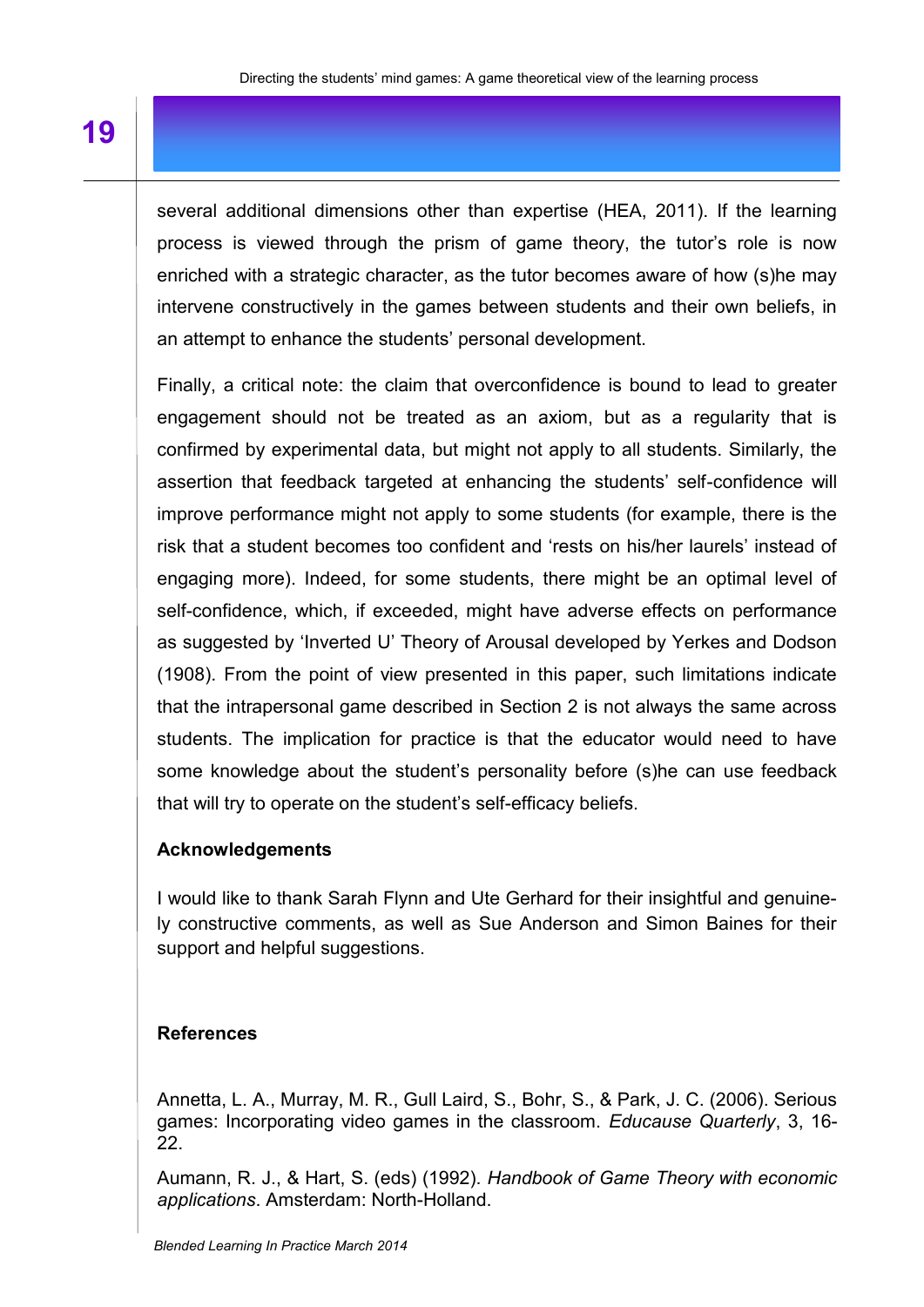# **20**

| Azer, S. A. (2009). Interactions between students and tutor in problem-based<br>learning: the significance of deep learning. The Kaohsiung Journal of Medical Sci-<br>ences, 25(5), 240-249.                                                                                                                 |
|--------------------------------------------------------------------------------------------------------------------------------------------------------------------------------------------------------------------------------------------------------------------------------------------------------------|
| Bandura, A. (1986). Social foundations of thought and action: A social cognitive<br>theory.                                                                                                                                                                                                                  |
| Bandura, A. (1996). Ontological and epistemological terrains revisited. Journal of<br>Behavior Therapy and Experimental Psychiatry, 27(4), 323-45.                                                                                                                                                           |
| Bem, D. J. (1972). Self-perception theory, in Berkowitz L. (ed.) Advances in Exper-<br>imental Social Psychology Vol.6. New York: Academic Press.                                                                                                                                                            |
| Bresó, E., Schaufeli, W. B., & Salanova, M. (2011). Can a self-efficacy-based in-<br>tervention decrease burnout, increase engagement, and enhance performance? A<br>quasi-experimental study. Higher Education, 61(4), 339-355.                                                                             |
| Caprara, G. V., Fida, R., Vecchione, M., Del Bove, G., Vecchio, G. M. Barbaran-<br>elli, C., & Bandura, A. (2008). Longitudinal Analysis of the role of perceived self-<br>efficacy for self-regulated learning in academic continuance and achievement.<br>Journal of Educational Psychology, 100, 525-534. |
| Chan, J. C. Y., & Lam, S. (2010). Effects of different evaluative feedback on stu-<br>dents' self-efficacy in learning. Instructional Science, 38(1), 37-58.                                                                                                                                                 |
| Chickering, A. W., & Gamson, Z. F. (1987). Seven principles for good practice in<br>undergraduate education. American Association of Higher Education Bulletin<br>March 1987: 3-7.                                                                                                                           |
| Colby, R. S., & Colby, R. (2008). A pedagogy of play: integrating computer games<br>into the writing classroom. Computers and Composition, 25(3), 300-312.                                                                                                                                                   |
| Fazey, D., & Fazey, J. (2001). The potential for autonomy in learning: perceptions<br>of competence, motivation and locus of control in first-year undergraduate stu-<br>dents. Studies in Higher Education, 26(3), 345-361.                                                                                 |
| Festinger, L. (1957). A theory of cognition. Evanston IL: Row, Peterson.                                                                                                                                                                                                                                     |
| Freud, S. (1960). The ego and the id, trans. J. Riviere, ed. J. Strachey. New York:<br>Norton.                                                                                                                                                                                                               |
| Gibbs, G. & Simpson, C. (2004). Conditions under which assessment supports<br>students learning. Learning and Teaching in Higher Education, 1, 3-31.                                                                                                                                                         |
| Gore, P. A. (2006). Academic self-efficacy as a predictor of college outcomes: two<br>incremental validity studies. Journal of Career Assessment, 14, 92-115.                                                                                                                                                |
| Higher Education Academy, The (2011)., 'The UK Professional Standards Frame-<br>work for teaching and supporting learning in higher education.                                                                                                                                                               |
| Kaplan, A., Gheen, M., & Midgley, C. (2002). Classroom goal structure and stu-<br>dent disruptive behaviour. British Journal of Educational Psychology, 72, 191-211.                                                                                                                                         |
|                                                                                                                                                                                                                                                                                                              |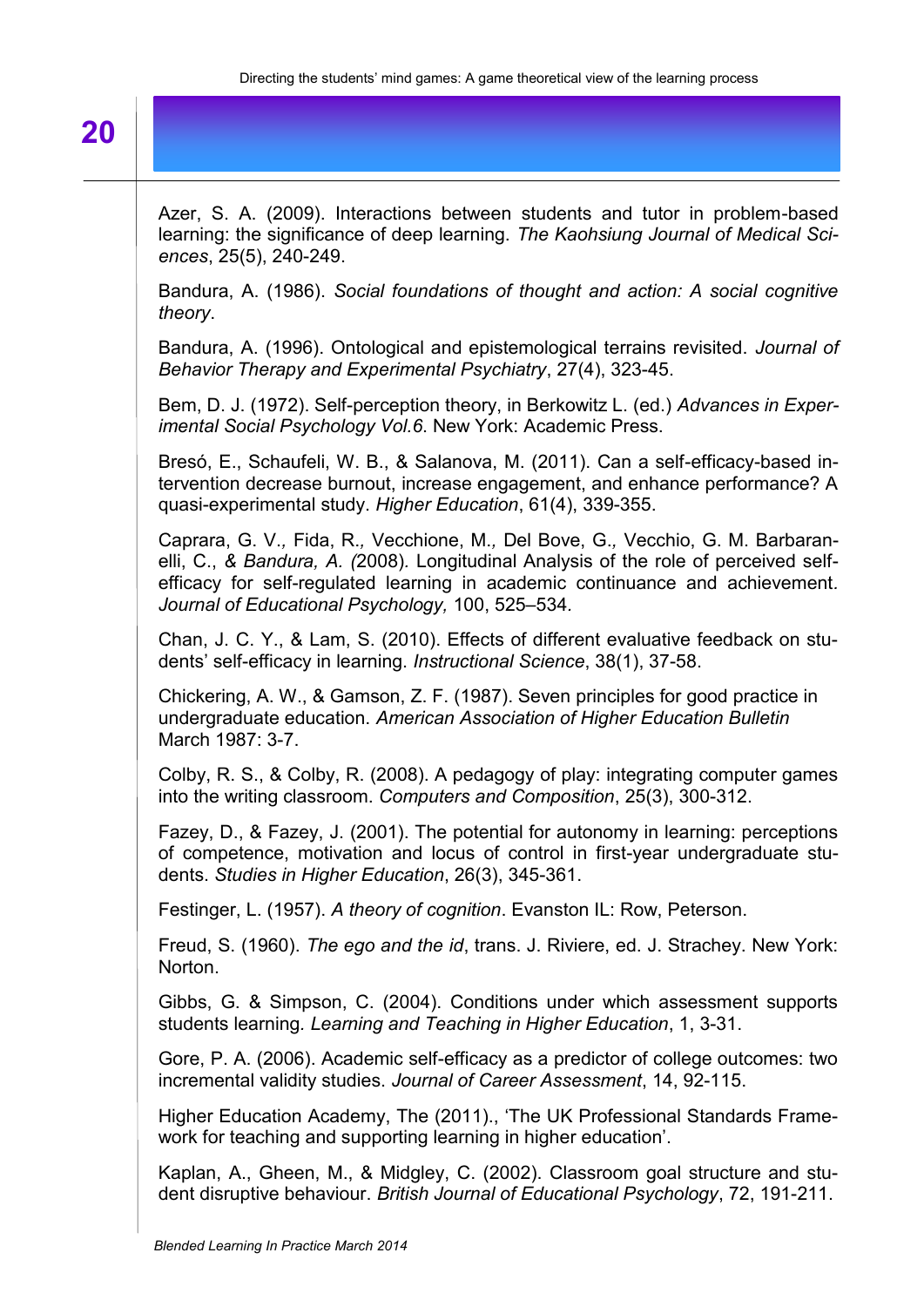# **21**

Kuh, G. D., Kinzie, G., Schuh, J. H., & Whitt, E. J. (2010). *Student success in college: creating conditions that matter*. John Wiley & Sons: United States of America. Lee, A. (2010). Simulation games: shifting from conceptual learning to experiential learning. *Blended Learning in Practice*, July 2010, 36-49. Llorens, S., Schaufeli, W., Bakker, A., & Salanova, M. (2007). Does a positive gain spiral of resources, efficacy beliefs and engagement exist?. *Computers in Human Behaviour*, 23, 825-841. McColskey, W., & Leary, M. R. (1985). Differential effects of norm-referenced and self-referenced feedback on performance expectancies, attributions and motivation. *Contemporary Educational Psychology*, 10(3), 275-284. Myerson, R. (1999). Nash equilibrium and the history of economic theory. *Journal of Economic Literature*, 37, 1067-1082. Nicol, D. J., & Macfarlane-Dick, D. (2006). Formative assessment and selfregulated learning: a model and seven principles of good feedback practice. *Studies in Higher Education*, 31(2), 199-218. Patokos, T. (2013). *Internal Game Theory*. London and New York: Routledge. Rogers, C. R. (1961). *On becoming a person: a therapist's view of psychotherapy*. Boston: Houghton Mifflin. Sadowski, J., Seager, T. P., Selinger, E., Spierre, S. G., & Whyte, K. P. (2012). An experiential, game-theoretic pedagogy for sustainability ethics. *Science and Engineering Ethics*, August 2012 [Epub ahead of print]. Schunk, D. H. (2001). Self-efficacy: educational aspects, in Smelser, N. J., & Baltes, P. B. (eds.) *International Encyclopedia of the Social and Behavioral Sciences*. Pergamon, Oxford, 13820-13822. Schunk, D. H., & Swartz, C. W. (1993). Goals and progress feedback: effects on self-efficacy and writing achievement. *Contemporary Educational Psychology*, 18 (3), 337-354. Scott, R. A., & Tobe, D. E. (1995). Communicating high expectations: effective undergraduate education. *Liberal Education*, 81(2), 38-43. Smith-Maddock, R., & Wheelock, A. (1995). Untracking and students' futures: closing the gap between aspirations and expectations. *Phi Delta Kappan*, 77(3), 222-231. van de Pol, J., Volman, M., & Beishuizen, J. (2010). Scaffolding in teacher-student interaction: a decade of research. *Educational Psychology Review*, 22(3), 271- 296.